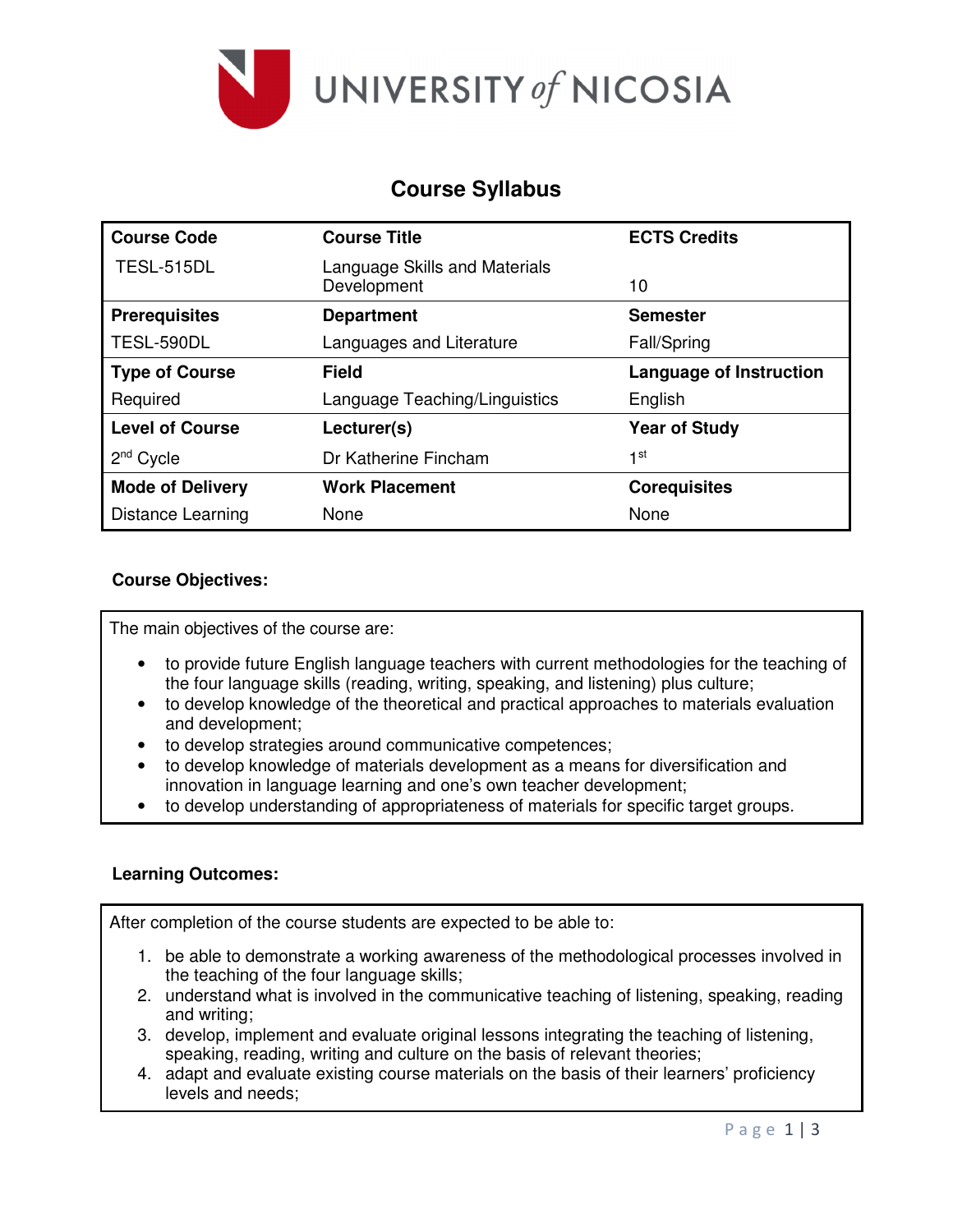

- 5. produce learning materials in terms of the educational goals, organizational frameworks and experiences they provide;
- 6. engage in critical thinking and demonstrate skills in practicing reflective teaching.

### **Course Content:**

The Communicative Approach Evaluating and Adapting Materials Textbooks vs Materials Listening and Reading Strategies Differences between Speaking, Reading and Writing Developing Communicative Competences Process Oriented Pedagogy Product vs Process Teaching Culture World Languages Skills Integration Collaborated Learning English for Specific Purposes Definition of Material Development Material Design and Current Trends Learner Centered Materials Principles for Successful Material Development Material Design and Current Trends - Technology Design and Personalization of Materials

### **Learning Activities and Teaching Methods:**

Recorded lectures, forum discussions, practical activities, forum participation

#### **Assessment Methods:**

Assignment, Forum Participation, Group Project, Final exam

#### **Required Textbooks / Readings:**

| <b>Title</b>                                                   | Author(s)                                                                    | <b>Publisher</b>    | Year | <b>ISBN</b>           |
|----------------------------------------------------------------|------------------------------------------------------------------------------|---------------------|------|-----------------------|
| Textbook 1<br>McDonough<br>J., Shaw,<br>C.,<br>Masuhara,<br>Η. | Materials and<br>Methods in<br>ELT: A<br>Teacher's<br>Guide (3rd<br>edition) | Wiley-<br>Blackwell | 2013 | 978-1-4443-<br>3692-4 |